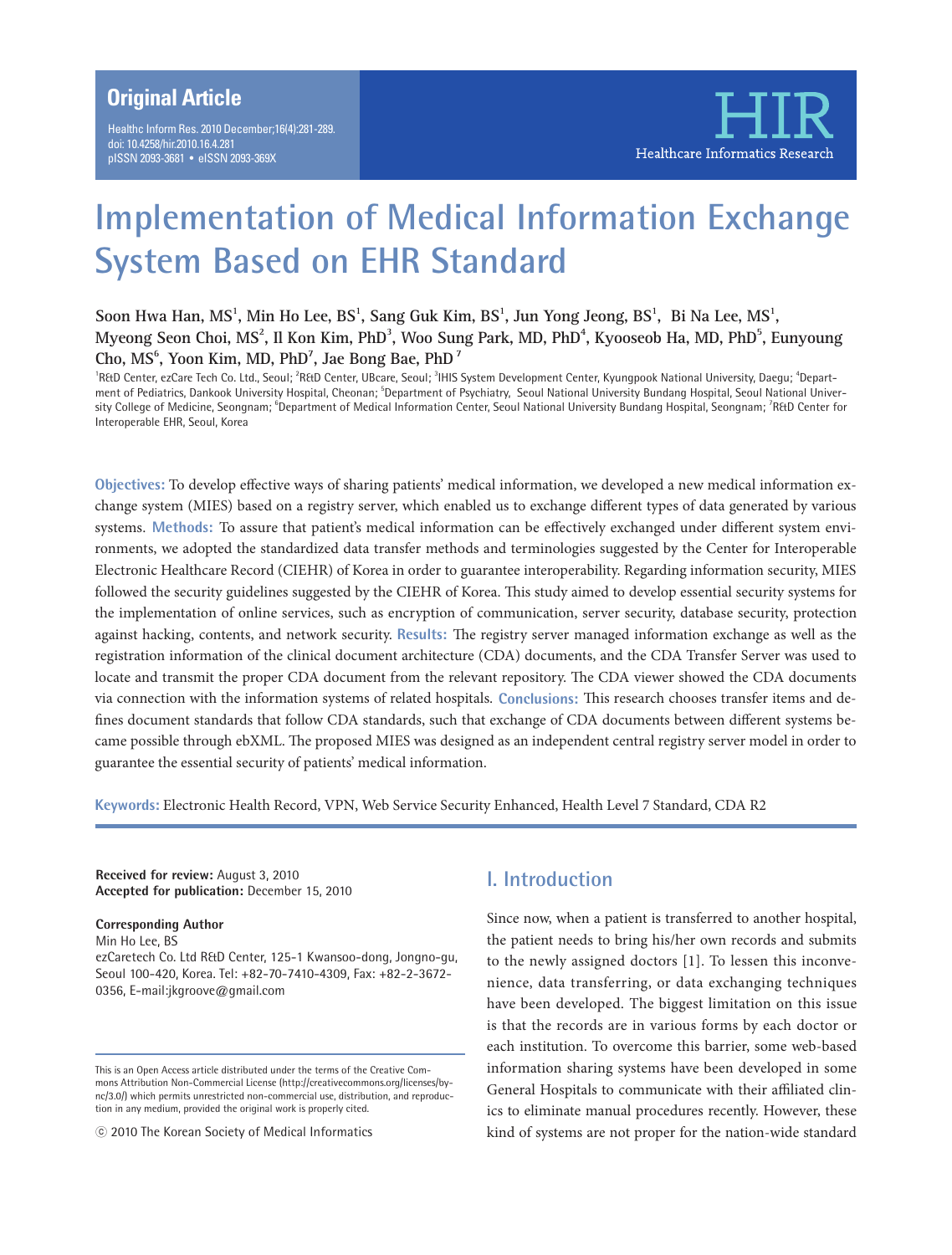model but for their affiliated medical facilities [2]. The electronic healthcare record (EHR) is an information system that integrates electronic medical record (EMR) maintained by individual hospitals to effectively exchange histories of patient's treatment record scattered around medical facilities [3].

 In terms of improved medical service quality, better accessibility and enhanced safety for patients, EHR provides various benefits. Based on the electronic treatment information and clinical decision support system, EHR can check drug interactions to reduce prescription errors and constantly monitor pharmaceutical side-effects of safe medical services. Moreover, by making individual treatment information available regardless of time and location, EHR can increase patient's right to know, improve the ability to manage diseases, and alleviate the asymmetry between the medical staff and the patient [3]. EHR can also intensify personal information protection by implementing managerial, technical and physical measures against misuse and abuse of patient's treatment information [4].

 The primary aim of this research was to build a medical information exchange system (MIES) which made it possible to exchange medical information between various medical information systems of hospitals and also guarantees the interoperability between medical information systems of the participating institutions.

# **II. Methods**

To enhance the reliability and effectiveness of the medical information exchange between different medical institutions, the following factors is considered importantly: well screened items, data transmission methods, standardized

terminologies and security of data and system.

 Considering the above issues, this study adopted ebXML as data transmission standard suggested by Center for Interoperable Electronic Healthcare Record (CIEHR) of Korea in order to transmit messages between various systems. Furthermore, in this study, the Web Service technique was adopted to connect EMR systems of each hospital. In addition, the international standard of the clinical document architecture (CDA) R2 was used to enable nationwide transfer of medical records for the information exchange. We implemented the centralized EHR Registry Server which contains information to share. As a result, it enabled users to retrieve and distribute the CDA document from CDA Repository by patient's index.

 The EHR Registry Server is the center to store and manage information on hospitals, patient's medical information and their consent to release of their medical records.

### **1. System Process and Architecture**

The MIES developed through this study have been tested by Seoul National University Bundang Hospital (SNUBH) as a general hospital and 33 nearby physician's clinics. Figure 1 shows the delivery process model of referral from a physician's clinic to a general hospital. The physician's clinic sends a referral message to the Registry Server when referring the patient and it will store the CDA document at its CDA Repository. Then it sends referral message to a requested hospital. The requested hospital sends the patient's information to the Registry Server and retrieves the CDA document after checking the registry information. Also referral reply and Information for Request are delivered as reverse way. Figure 1 focuses on system architecture and technical approach of the MIES for medical information exchange process.



**Figure 1. Referral process from physician's clinic to general hospital through medical information exchange system (MIES). CDA: clinical document architecture.**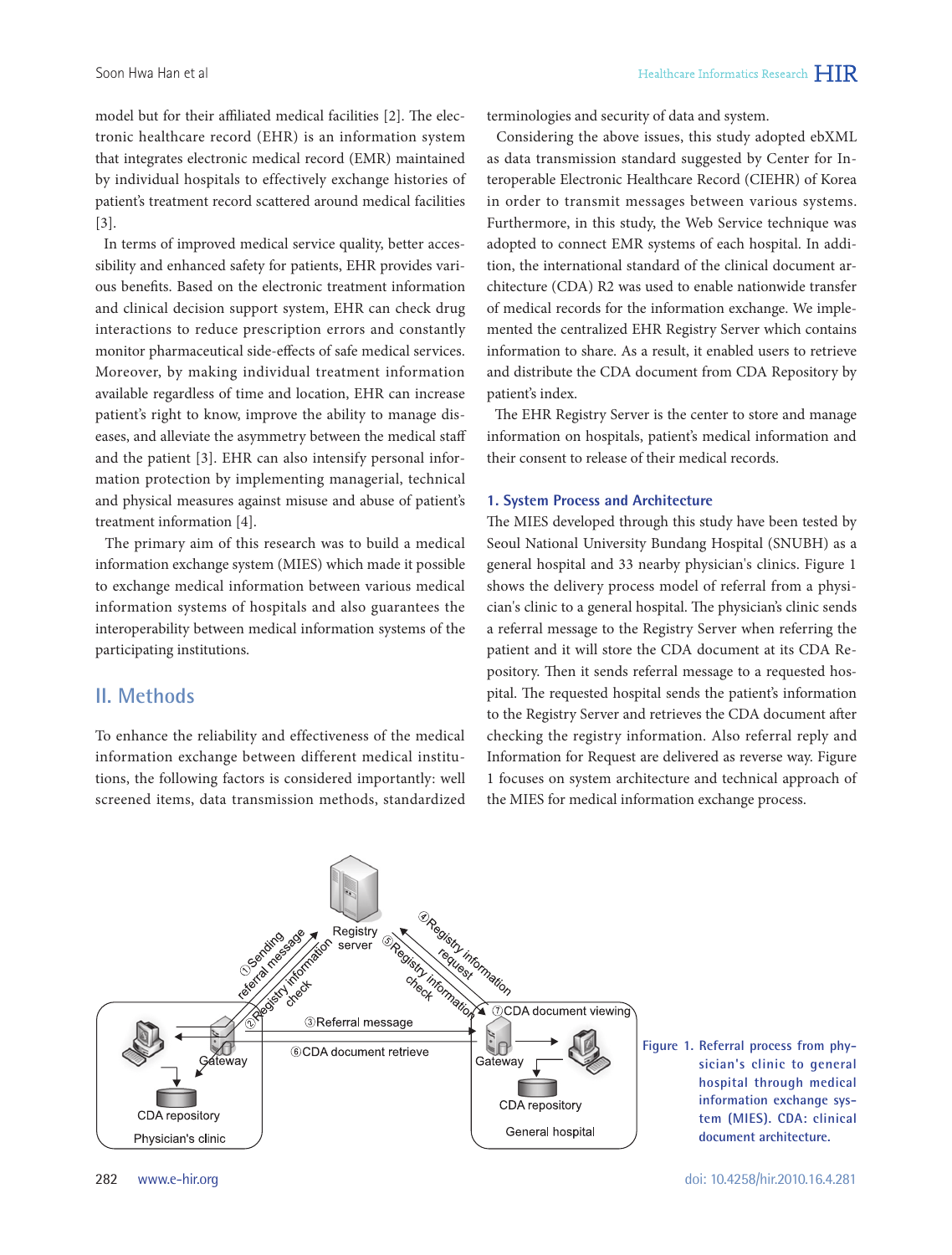

**Figure 2. Medical information exchange system architecture. EMR: electronic medical record, CDA: clinical document architecture, EHR: electronic health record.**

 The MIES was designed to exchange CDA documents between designated medical facilities through the CDA Transfer Server with helping of Central Registry Server. The main function of this server is to manage the index information of patients subject to information exchange and facilitate the exchange of CDA documents via the CDA Transfer Server with this index information [5].

 The MIES has two servers and needs to be connected to an adaptor. This adaptor plays a role of intermediary to transmit the CDA document and messages. The Registry Server stores the patient's information according to predefined schema and generates the index of patient, and it is used for searching CDA documents. Using the produced index of the patient, the CDA Transfer Server extracts the relevant CDA documents from the CDA Repository of the physician's clinic for transmission. Then, the transmitted data is stored at the repository of the requested hospital (Figure 2).

 The MIES is composed of three categories of services: The registry server manages information exchange and the registration information of the CDA documents, and the CDA Transfer Server is used for the registration information,



**Figure 3. Service architecture of cal information exchange system (MIES). CDA: clinical document architecture.**

locates the proper CDA document from the relevant repository and transmits it [6]. The CDA viewer shows the CDA documents through connection with information systems of hospitals related (Figure 3).

### **2. Application Methodology of CDA**

To share medical information between medical institutions, it is necessary to determine items to be exchanged. The items are defined in 'HL7 CDA' format which is the standard for XML-based CDA exchange. The used version is release 2 version.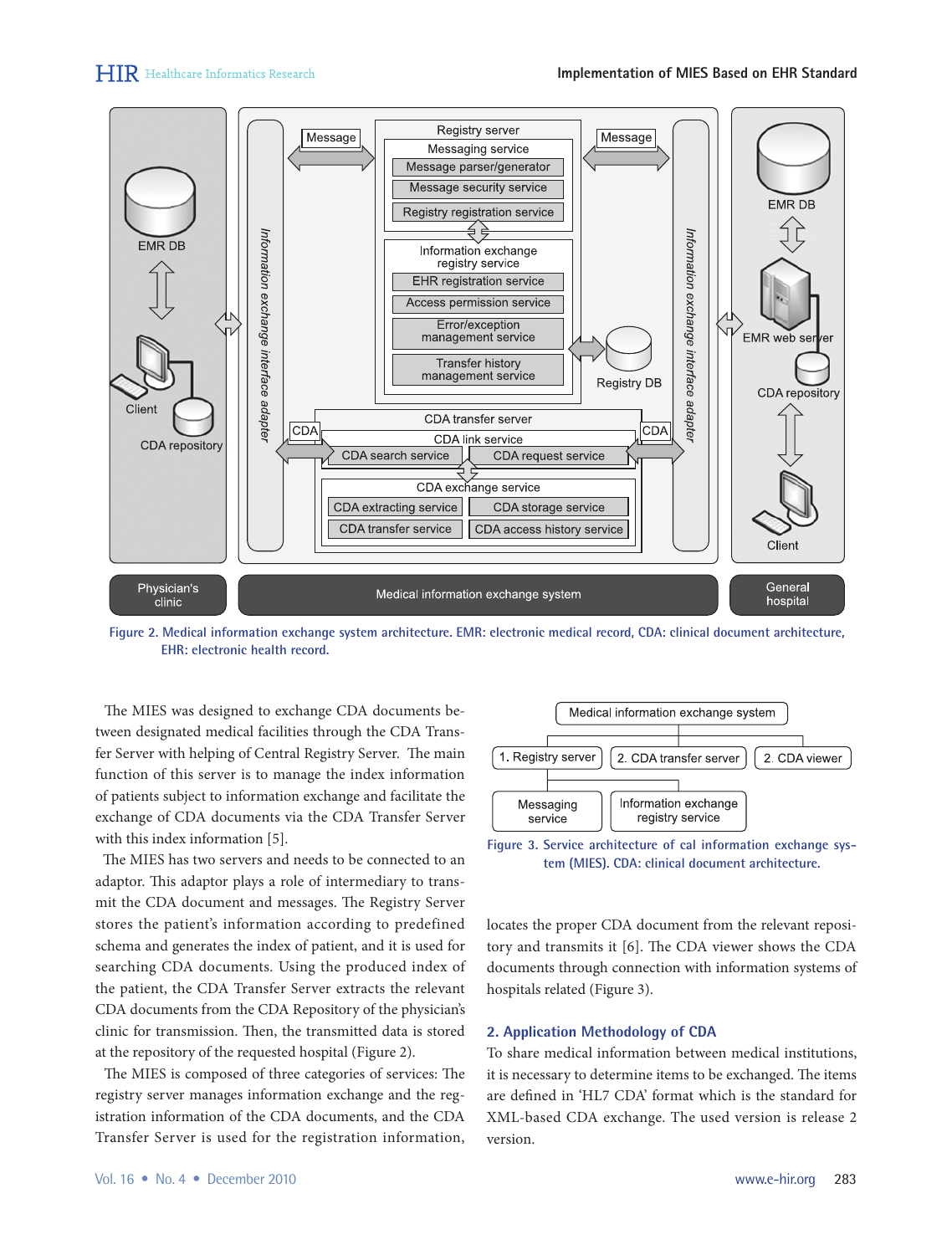As a result, three templates can be generated: Referral Form, Referral Reply, and Information Release Request. In this study, lab test result, medication order and health summary are summed up into an integrated template, and reproduced into a standardized XML format.

 A CDA document basically consists of two parts: Header and Body [7]. The former contains patient's personal information and the latter contains medical information.

In this study, the CDA Body was constructed in the Struc-

tured Body type and was written out in the XML format. The Body encompassed items regarding lab test results, medication orders and treatment summaries and was constructed in accordance with the CDA standard, as shown in Figure 4.

 We structuralized diagnosis, injection history, and test results. In addition, we adopted 'entry' concept to achieve interoperability between different terms that have same meanings, so that the loss of information is reduced, and the value of information is raised [8]. More details are mentioned in 4.



**Figure 4. Clinical document extensible markup language (XML) format for diagnosis applying clinical document architecture (CDA) standard.**

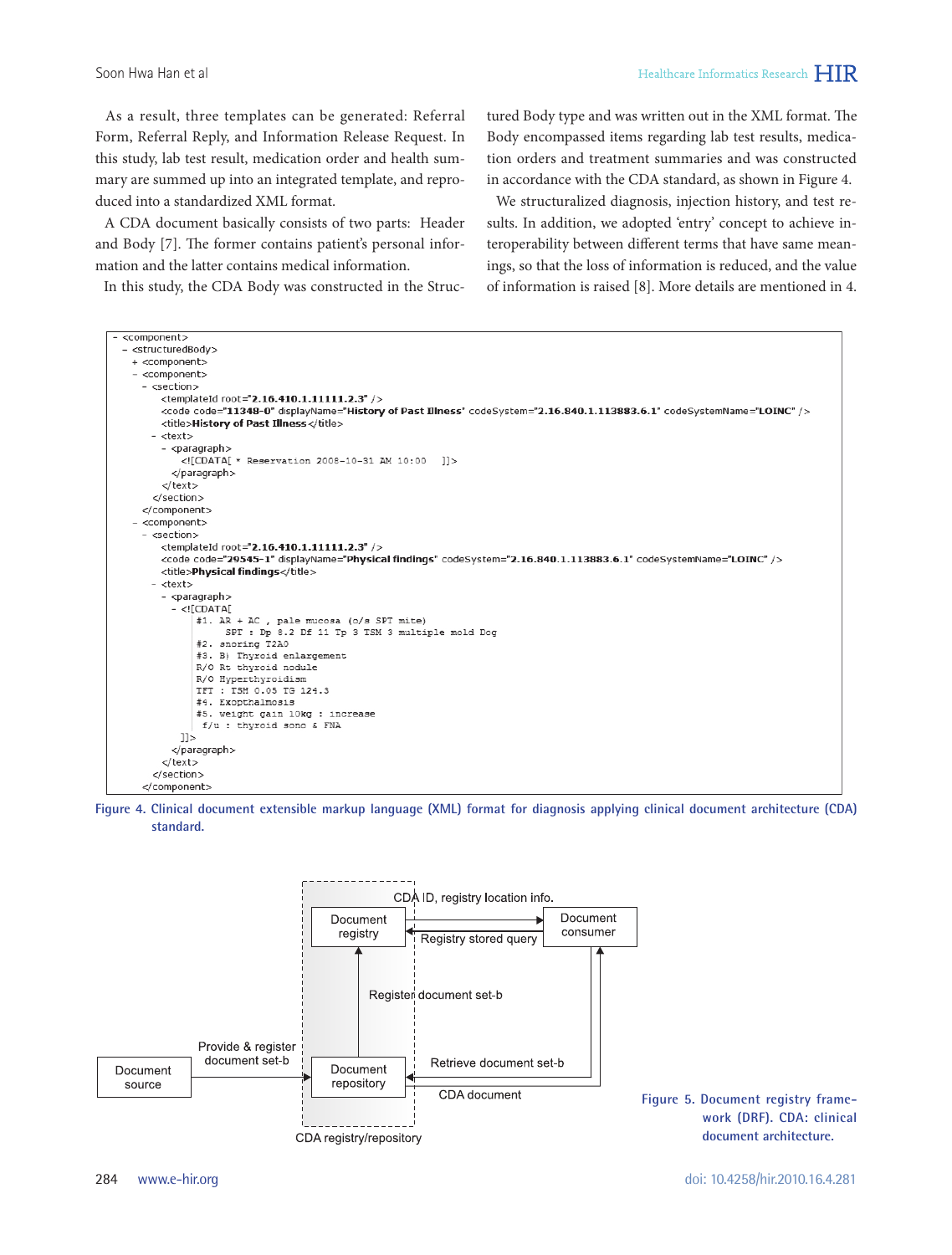Application of Standard Terminology.

### **3. Application Methodology of Data Transfer**

The Document Registry Framework (DRF) suggested by CIEHR of Korea is used to connect the Registry Server, which registers and manages information categories subject to exchange, and the Repository, which stores and manages the CDA documents (Figure 5).

 A CDA document is stored at the Repository upon creation, and registration information is stored at the Registry in the form of a message. To retrieve the generated CDA document, the Document Consumer obtains the CDA ID and information on the location of the Repository from the Registry, and finally gets the CDA document through ebX-ML.

 The DRF was provided in the format of Web service definition language (WSDL) along with the API of a transmitting module in order to be applied to various platforms easily. The system in this study was developed on ".NET" platform, and the API was applied by using the "Visual studio .net."

### **4. Application of Standard Terminology**

Since a standardized terminology needs to be employed to transfer information of a diagnosis and medication from different systems, the code for the standardized terminology was adopted. The description of the standard code was made into CDA Entry level. To notate the diagnosis of a patient, ICD-10 codes were used and marked into the Entry in a CDA document. The medication was represented in the Entry level of CDA document by using the main ingredient electronic data interchange (EDI) codes.

 For diagnosis code ICD-10, the codeSystem sets 2.16.840.1. 113883.6.3 at the Entry Observation (Figure 6).

```
<component>
- <section>
   <templateId root="2.16.410.1.11111.2.2" />
   <code code="29548-5" displayName="Diagonsis" codeSystem="2.16.840.1.113883.6.1" codeSystemName="LOINC" />
   <title>Desease Name(Diagnosis)</title>
 - <text>
   - < list>- <item>
         <! [CDATA[ Allergic rhinitis, persistent, moderate/severe ]]>
       </item>
     \langle/list>
   \langletext>
 - <entry>
   - <observation classCode="COND" moodCode="EVN">
       <templateId root="2.16.410.1.11111.3.2" />
       <code code="J303" displayName="Allergic rhinitis, persistent, moderate/severe" codeSystem="2.16.840.1.113883.6.3"
        codeSystemName="ICD 10" />
       <statusCode code="completed" />
       <effectiveTime value="20061219" />
     </observation>
   </entry>
 + <entry>
  </section>
</component>
```
**Figure 6. Example of applying standard terminology to diagnosis.**

| - <consumable><br/>- <manufacturedproduct><br/>- <manufacturedlabeleddrug><br/><code code="E01860051" codesystem="2.16.410.1.10000.4" codesystemname="EDI Code" displayname="Ensure Liquid"></code><br/><code code="304700ALQ" codesystem="2.16.410.1.10000.4" codesystemname="EDI Cheif Integration" displayname="Ensure Liquid"></code><br/>- <originaltext><br/><reference value="#m1"></reference><br/></originaltext><br/></manufacturedlabeleddrug></manufacturedproduct></consumable> |
|----------------------------------------------------------------------------------------------------------------------------------------------------------------------------------------------------------------------------------------------------------------------------------------------------------------------------------------------------------------------------------------------------------------------------------------------------------------------------------------------|
|                                                                                                                                                                                                                                                                                                                                                                                                                                                                                              |
| - <manufacturerorganization><br/><name>MEIJI</name></manufacturerorganization>                                                                                                                                                                                                                                                                                                                                                                                                               |
| <br>                                                                                                                                                                                                                                                                                                                                                                                                                                                                                         |
|                                                                                                                                                                                                                                                                                                                                                                                                                                                                                              |

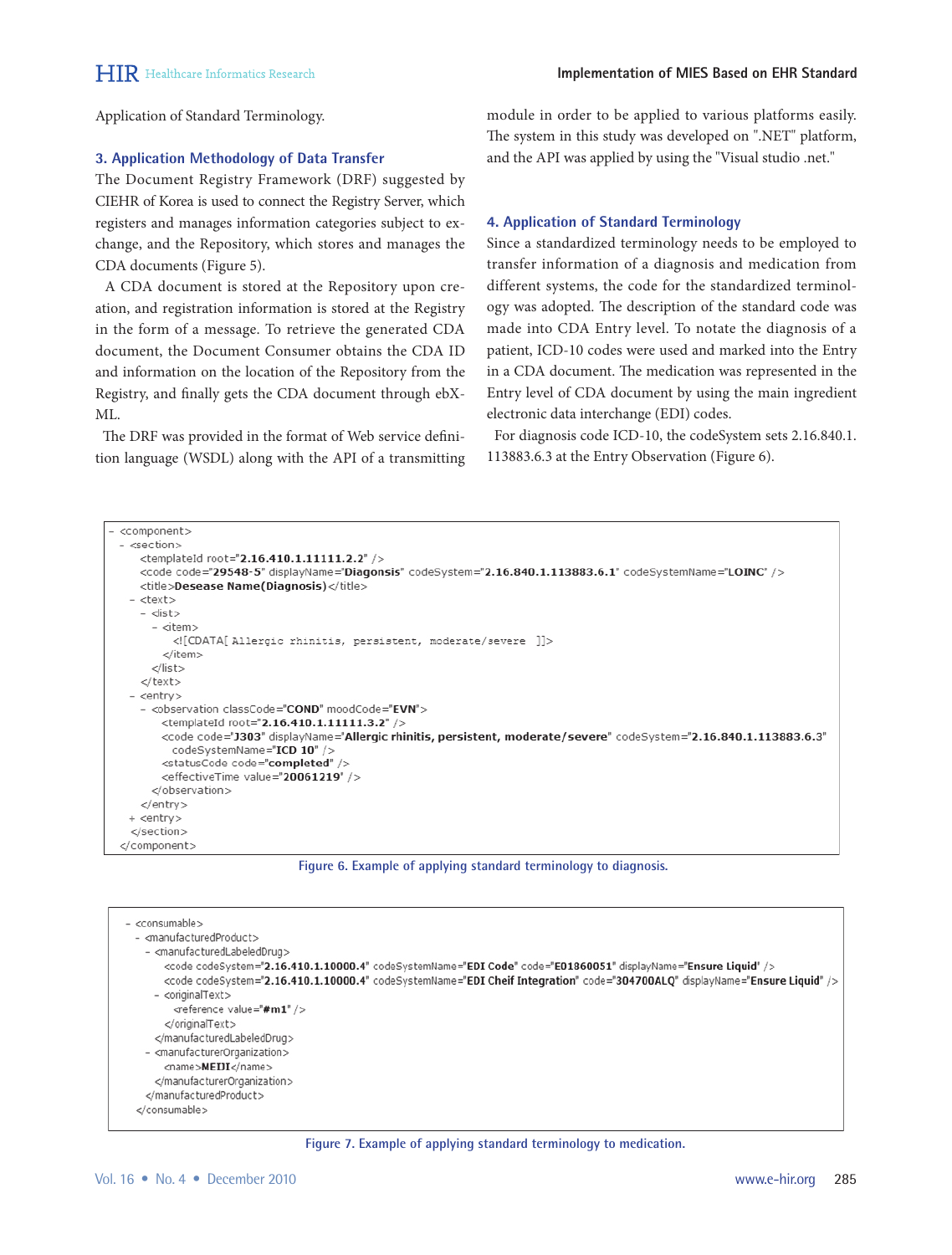The EDI code for medication is employed without alternation and the codeSystem is set for 2.16.410.1.10000.4, along with the information on ingredients, dosages and manufacturers of the drugs in use (Figure 7).

### **5. Application of Security**

The security guidelines proposed by the CIEHR of Korea was used to ensure the information security. In this study, we aimed at building essential security systems for implementation of online services, such as encryption in the communication section, server security, and database security, protection against hacking, contents and network security.

 For this purpose, the VPN was implemented to encode packet in each middleware section. To protect the database and the server, an encryption solution was applied. A web firewall was installed to protect hacking. Especially, to secure the data, all the transmitted data were sent out after encoding and decoded after receiving by using public-key cryptography.

 The communication through the Web Service mounted on the middleware is conducted by managing the certification codes for the middleware of each hospital so the access to the service is blocked if certification failed.

 When sending a message, each packet is encoded for transmission within VPN-controlled section. As the message calls the Web Service on the Registry Server; the paging call is verified against the Web Service Security Enhanced (WSE) for passage. Also, the Token in SOAP-type is checked for verification. Specifically, the ID and the password are checked. The password is encoded and stored in the database for verification. Finally, after certification, the encoded message is decoded and delivered to the final recipient.

 Furthermore, access control was accomplished by monitoring user's IP and Mac address on internal network in the security policy.

# **III. Results**

### **1. Registry Server**

The Registry Server stores meta-information for exchanging the patient's medical information to referral. It provides two types of services: messaging service which facilitates sending and receiving the meta-information, and the registry service which registers and manages information on exchange.

#### 1) Messaging service

The messaging service is composed of the services of storing and inquiring the transmitted message. When transmitted, each message is made in the XML format.

 The meta-information contains data of the sending and receiving medical institutions, medical staff in charge, reservations, diagnosis and meta ID. Especially, the meta ID is transmitted as a message produced by the OID rules. This OID is unique to each message, and serves as an index to search the relevant CDA document [9,10]

 When receiving a message, it is delivered via the Web Service which known as the CDARegService. This web service uses the message decryption for decoding, and uses the message parser for interpretation, and stores the meta data to the database.

#### 2) Information exchange registry service

For patient or hospital to subscribe this service, it needs to sign up for the service at the MIES Server for certification. The registration procedure is provided by Web Service at the EHR Registry Server. The procedure is tailored for the each stage of information exchange, and contains information on Referral, Reply, and Request. In addition, two other services are provided: one that verifies the consent to the release of the medical information, and the other that stores the registry information. The fields managed by Registry Server are shown in Table 1.

 A certification message in a XML format is sent out, which activates the Registry Service from the MIES Server. The

### **Table 1. Registry information type** & **description**

| Field name     | <b>Field description</b>                |  |
|----------------|-----------------------------------------|--|
| REG_HOS_ID     | Electronic health record agree institu- |  |
|                | tion code                               |  |
| REG_ID         | Patient identifier                      |  |
| REG_PT_NM      | Patient name                            |  |
| REG_PT_SSNID   | Patient social number                   |  |
| SND_HOS_CODE   | 'Refer in' hospital code                |  |
| SND_DEPT_CODE  | 'Refer in' hospital department code     |  |
| SND_DEPT_NM    | 'Refer in' hospital department name     |  |
| SND_DR_NM      | 'Refer in' doctor name                  |  |
| RCV_HOS_CODE   | 'Refer out' hospital code               |  |
| RCV DEPT CODE  | 'Refer out' hospital department code    |  |
| RCV_DEPT_NM    | 'Refer out' hospital department name    |  |
| RCV DR NM      | 'Refer out' doctor name                 |  |
| RSV HOPE DATE  | Reservation date                        |  |
| META_ID        | Clinical document architecture docu-    |  |
|                | ment identifier                         |  |
| DIAGNOSIS_CODE | Diagnosis code                          |  |
| DIAGNOSIS_NM   | Diagnosis name                          |  |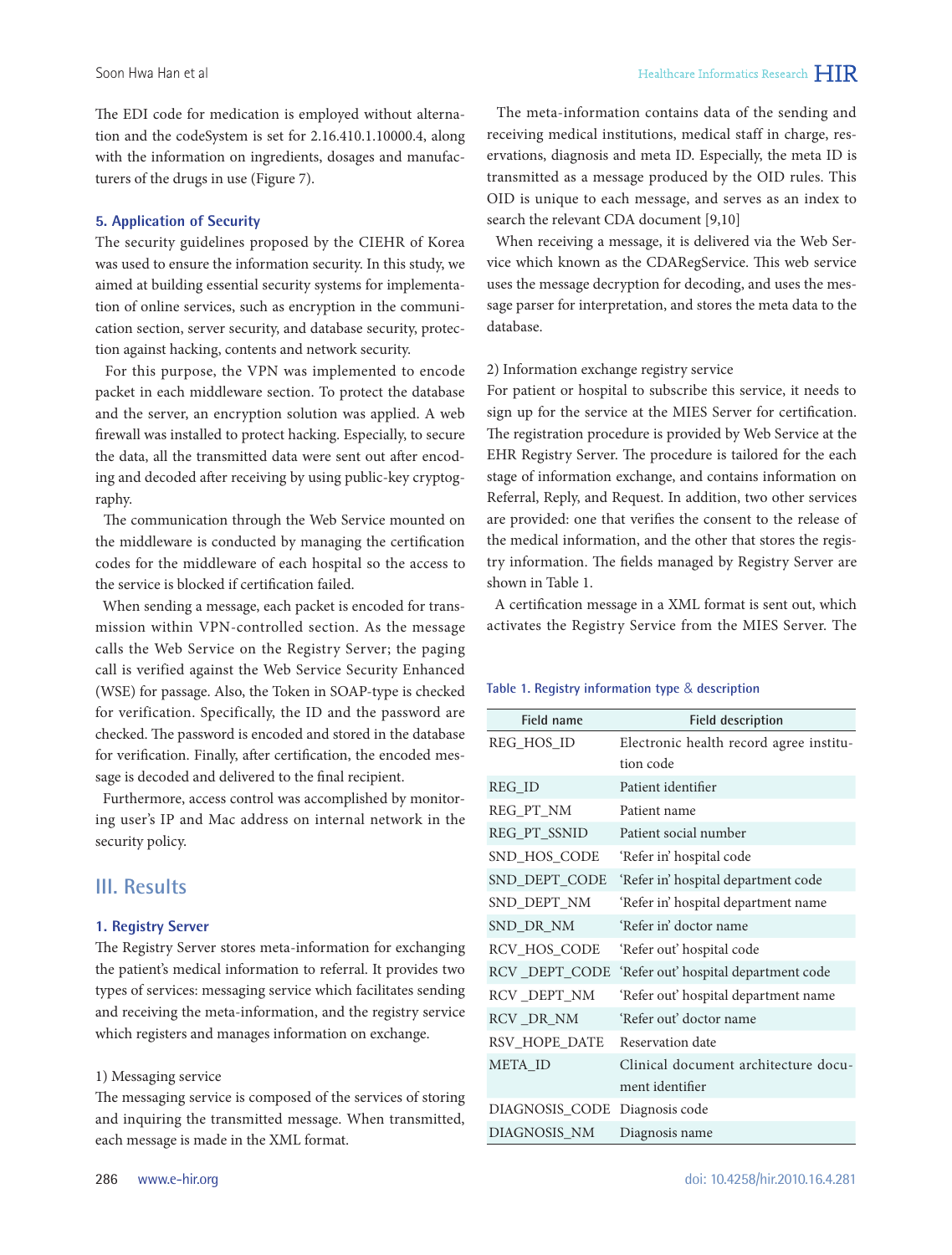## **HIR** Healthcare Informatics Research

final authentication undergoes the processes such as verification of consent, certification and EHR registration. The certification message conveys the information on the ID code of the medical institution and the patient's social security number. These two pieces of information are used to check whether the EHR registration has been done or not. During transmission, the certification information is encrypted.

 When the consent information is absent, the Registry Web Service sends an "Authentication Fail" message to the original sender. Upon receiving it, the sender sends back the registry information. When the registry information arrives at the MIES Server, its Registry Service activates and registers the information. Once the information on the patient and the hospital are registered, the Registry Service sends an "Authentication Success" message to the original sender, and the sender is now able to access the information exchange service and start the medical information exchange process.

### **2. CDA Transfer Server**

When a hospital transfers patient to another institution, the requesting institutions send a referral message to the Registry Server and the CDA document is stored at the CDA Repository. To transmit the stored CDA document, the Transfer Server searches the CDA documents produced at the requesting institution or the receiving institution, and sends the relevant information to the requesting institutions.

 To search a document stored at the CDA Repository of the hospital, the unique index of the document is required to facilitate this process. Thus, a unique ID is assigned to each CDA document, and the unique ID is transferred as the meta ID upon message transmission.

 When requesting for transfer of a CDA document, the requesting hospital sends to the requested hospital, the OID generated from the messaging Web Service. The link service, which searches the CDA record, is registered at the registry through the CDA Search Service, and the CDA Document is stored at the CDA Repository.

 The requested hospital finds out the location in the Registry in reference to the meta ID of the received message. Upon receipt of the request, the DRF Server searches the indexed document stored at the CDA Repository by the meta ID and transfers to the requested hospital.



**Figure 8. Clinical document architecture (CDA) Viewer.**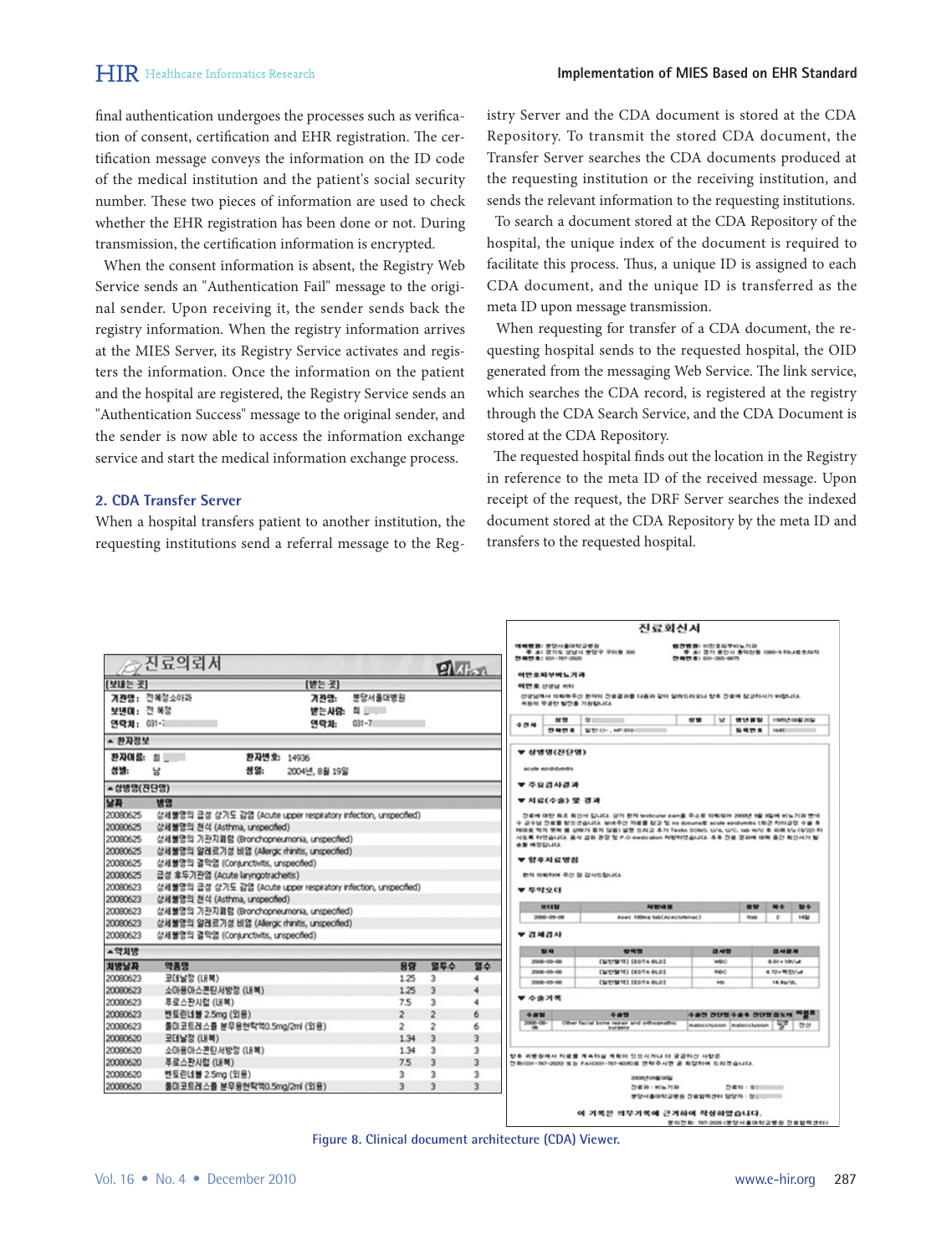| Subject                   | Prototype of information exchange system             | MIES (System based on EHR standard)                                                                                                                                                    |
|---------------------------|------------------------------------------------------|----------------------------------------------------------------------------------------------------------------------------------------------------------------------------------------|
| Subject institution       | Clinics, secondary hospitals (SNUBH)                 | Clinics, secondary hospitals (SNUBH)                                                                                                                                                   |
| No. of affiliated clinics | 9                                                    | 33                                                                                                                                                                                     |
| No. of cases              | Appr. 1250 (2007.07.19 - 2008.6.20)                  | Appr. 5100 (2008.06.21 - 2009.03.20)                                                                                                                                                   |
| Information exchanged     | Diagnosis, medication orders, lab test result        | Diagnosis, medication orders, lab test result, surgery<br>history, and medical images                                                                                                  |
| Documents exchanged       | Medical referral and reply form                      | Lab, medication, health summary medical referral and<br>reply form, request for release of medical information                                                                         |
| CDA level                 | CDA R2 without entry                                 | CDA R2 with entry                                                                                                                                                                      |
| Standard terminology      | No applicable codes                                  | - Diagnosis: ICD-10                                                                                                                                                                    |
|                           |                                                      | - Medication: EDIcode                                                                                                                                                                  |
|                           |                                                      | - Item definition: LOINC                                                                                                                                                               |
| Parties of exchange       | One-to-one exchange via gateway between<br>hospitals | One-to-many exchange via EHR registry server                                                                                                                                           |
| Transmission method       | Web service                                          | Web service (message) & ebXML (CDA)                                                                                                                                                    |
| Encryption                | Secret key cryptography                              | Public-key cryptography                                                                                                                                                                |
| Platform                  | .NET                                                 | .NET & JAVA                                                                                                                                                                            |
| Security                  | SSL, server vaccine, and firewall                    | Encryption in the communication section, server<br>security, database security, protection against web<br>attacks, content security and network security,<br>SSL implementation of VPN |

#### **Table 2. Comparison of the prototype of the information exchange system and the MIES**

MIES: medical information exchange system, EHR: electronic health record, SNUBH: Seoul National University Bundang Hospital, CDA: clinical document architecture, SSL: secure socket layer, VPN: virtual private network.

#### **3. CDA Viewer**

When a hospital or a clinic refers or replies to another institution, including medication information, LAB test results and the patient profiles the CDA document is generated.

 The requesting hospital needs a program to make the CDA document, CDA generator. Also, to see the CDA document, you need the CDA viewer which changes the CDA document into the document applied XML Style Sheet (XSLT) (Figure 8).

# **IV. Discussion**

We developed a CDA standard-based medical information exchange system which electronically exchanges the medical information items defined in accordance with the CDA document standard, adopting the standard transmission method and security devices. The security and standardization approaches covered all processes.

 To provide the better protection and security of the patient's information, the MIES established a Registry Server and a CDA Transfer Server separately in order to divide patient information and medical information. The Registry Server contains the patient profile and the indexes of the medical information only. Therefore it is possible to reduce the burden arising from management of the entire medical data. Each CDA document is maintained in the CDA Repository of each medical institution.

 The interaction between heterogeneous systems became possible by using middleware. Since MIES was constructed based on the exchange standard suggested by CIEHR of Korea, any system can be accessed.

 Table 2 shows comparison of the old "Prototype of the Information Exchange System" and the new "MIES" developed in this study. The "Prototype of Information Exchange System" was implemented to check possibility of medical information exchange between nearby several clinics and SNUBH.

 Currently, there's a lot of Hospital's demand to adopt this instant system for effective information exchange in Korea. To meet these demands, following study must be pursued to build an advanced system enabling information exchange